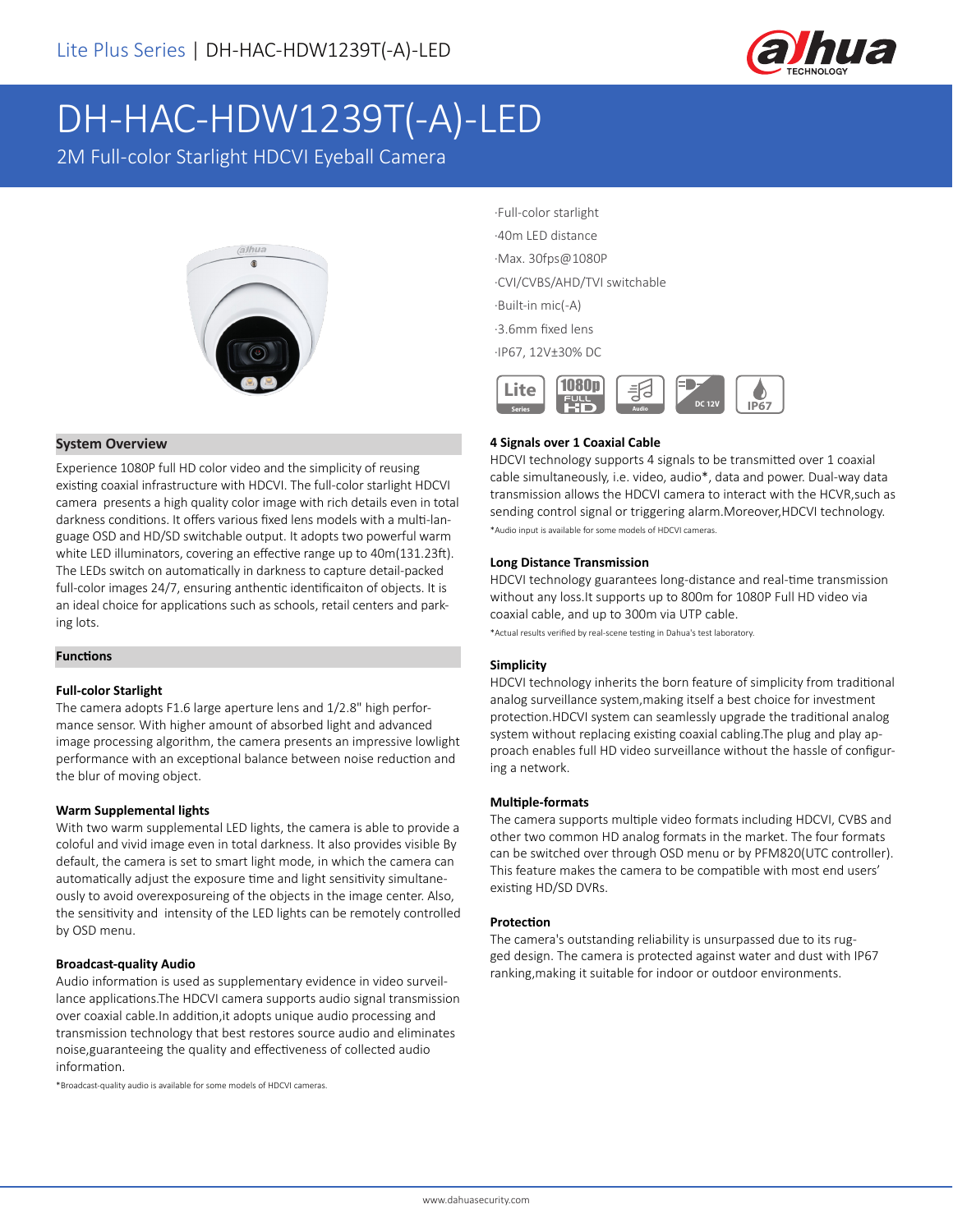# Lite Plus Series | DH-HAC-HDW1239T(-A)-LED

## **Technical Specification**

# Camera

| Cannera                              |                                                   |                        |           |          |
|--------------------------------------|---------------------------------------------------|------------------------|-----------|----------|
| Image Sensor                         | 1/2.8 inch 2.16 Mega Pixels CMOS                  |                        |           |          |
| <b>Effective Pixels</b>              |                                                   | 1920 (H)×1080 (V), 2MP |           |          |
| Electronic Shutter Speed             | PAL:1/25s-1/100000s<br>NTSC:1/30s-1/100000s       |                        |           |          |
| Minimum Illumination                 | 0.005Lux/F1.6, 30IRE, 0Lux white Light on         |                        |           |          |
| Fill Light (White Light)<br>Distance | Distance up to 40m (131.23ft)                     |                        |           |          |
| Fill Light On/Off Control            | Auto; Manual                                      |                        |           |          |
| Fill Light Number                    | $\mathfrak{D}$                                    |                        |           |          |
| Pan/Tilt/Rotation Range              | Pan: 0°-360°<br>Tilt: 0°-78°<br>Rotation: 0°-360° |                        |           |          |
| Lens                                 |                                                   |                        |           |          |
| Lens Type                            | Fixed-focal                                       |                        |           |          |
| Mount Type                           | M12                                               |                        |           |          |
| Focal Length                         | 3.6mm                                             |                        |           |          |
| Max. Aperture                        | F1.6                                              |                        |           |          |
| Angle of View                        | 103.6°x86.9°x46.3° (diagonalxhorizontalxvertical) |                        |           |          |
| Iris Type                            | Fixed iris                                        |                        |           |          |
| Close Focus Distance                 | 1.2m (3.94ft)                                     |                        |           |          |
|                                      | Detect                                            | Observe                | Recognize | Identify |

| Digital Zoom                 | 16X                                                                                                                                          |
|------------------------------|----------------------------------------------------------------------------------------------------------------------------------------------|
| Mirror                       | Off/On                                                                                                                                       |
| Privacy Masking              | Off/On (4 area, rectangle)                                                                                                                   |
| Certification                |                                                                                                                                              |
| Certifications               | CE (EN55032, EN55024, EN50130-4, EN60950-1)<br>FCC (CFR 47 FCC Part 15 subpartB, ANSI C63.4-2014)<br>UL (UL60950-1+CAN/CSA C22.2 No.60950-1) |
| Interface                    |                                                                                                                                              |
| Audio Interface              | Built-in mic(-A)                                                                                                                             |
| Port                         |                                                                                                                                              |
| Video Port                   | Video output choices of CVI/TVI/AHD/CVBS by one<br><b>BNC</b> port                                                                           |
| Power                        |                                                                                                                                              |
| Power Supply                 | 12V ±30% DC                                                                                                                                  |
| Power Consumption            | Max 4.2W (12V DC, white light on)                                                                                                            |
| Environment                  |                                                                                                                                              |
| <b>Operating Temperature</b> | -40°C to +60°C (-40°F to 140°F);<br><95% (non-condensation)                                                                                  |
| Storage Temperature          | -40°C to +60°C (-40°F to 140°F);<br><95% (non-condensation)                                                                                  |
| <b>Protection Grade</b>      | <b>IP67</b>                                                                                                                                  |
| Structure                    |                                                                                                                                              |
| Casing                       | Metal throughout the whole casing                                                                                                            |
| <b>Dimensions</b>            | φ106.0mm×93.6mm (φ4.17"×3.69")                                                                                                               |
| Net Weight                   | 0.46Kg (1.01lb)                                                                                                                              |
| Gross Weight                 | $0.61$ Kg $(1.34$ lb)                                                                                                                        |

# **Ordering Information**

| Type      | Part Number                          | Description                                   |  |  |
|-----------|--------------------------------------|-----------------------------------------------|--|--|
| 2M Camera | DH-HAC-<br>HDW1239TP-A-<br>LED-0360B | 2M Full-color Starlight HDCVI Eyeball Camera, |  |  |
|           | DH-HAC-<br>HDW1239TP-LED-<br>0360B   | PAI                                           |  |  |
|           | DH-HAC-<br>HDW1239TN-A-<br>LED-0360B | 2M Full-color Starlight HDCVI Eyeball         |  |  |
|           | DH-HAC-<br>HDW1239TN-I FD-<br>0360B  | Camera, NTSC                                  |  |  |

DORI Distance

| Video Frame Rate | CVI:<br>PAL: 1080@25fps, 720@25fps, 720@50fps;<br>NTSC: 1080@30fps, 720@30fps, 720@60fps<br>AHD:<br>PAL: 1080@25fps,720@25fps;<br>NTSC: 1080@30fps,720@30fps<br>TVI:<br>PAL: 1080@25fps,720@25fps,720@50fps;<br>NTSC: 1080@30fps,720@30fps,720@60fps<br>CVBS:<br>PAL: 960×576H;<br>NTSC: 960×480H |
|------------------|---------------------------------------------------------------------------------------------------------------------------------------------------------------------------------------------------------------------------------------------------------------------------------------------------|
| Resolution       | 1080P (1920×1080); 720P (1280×720); 960H (704×<br>576/704×480)                                                                                                                                                                                                                                    |
| BI C             | BLC/HLC/WDR                                                                                                                                                                                                                                                                                       |
| <b>WDR</b>       | <b>DWDR</b>                                                                                                                                                                                                                                                                                       |
| White Balance    | Auto; Manual                                                                                                                                                                                                                                                                                      |
| Gain Control     | Auto; Manual                                                                                                                                                                                                                                                                                      |
| Noise Reduction  | 2D <sub>NR</sub>                                                                                                                                                                                                                                                                                  |
| Smart Light      | Yes                                                                                                                                                                                                                                                                                               |
| Electronic Defog | Yes                                                                                                                                                                                                                                                                                               |

 55.2m (181.1ft)  22.1m (72.5ft) 11.0m (36.0ft)  5.5m (18.0ft)